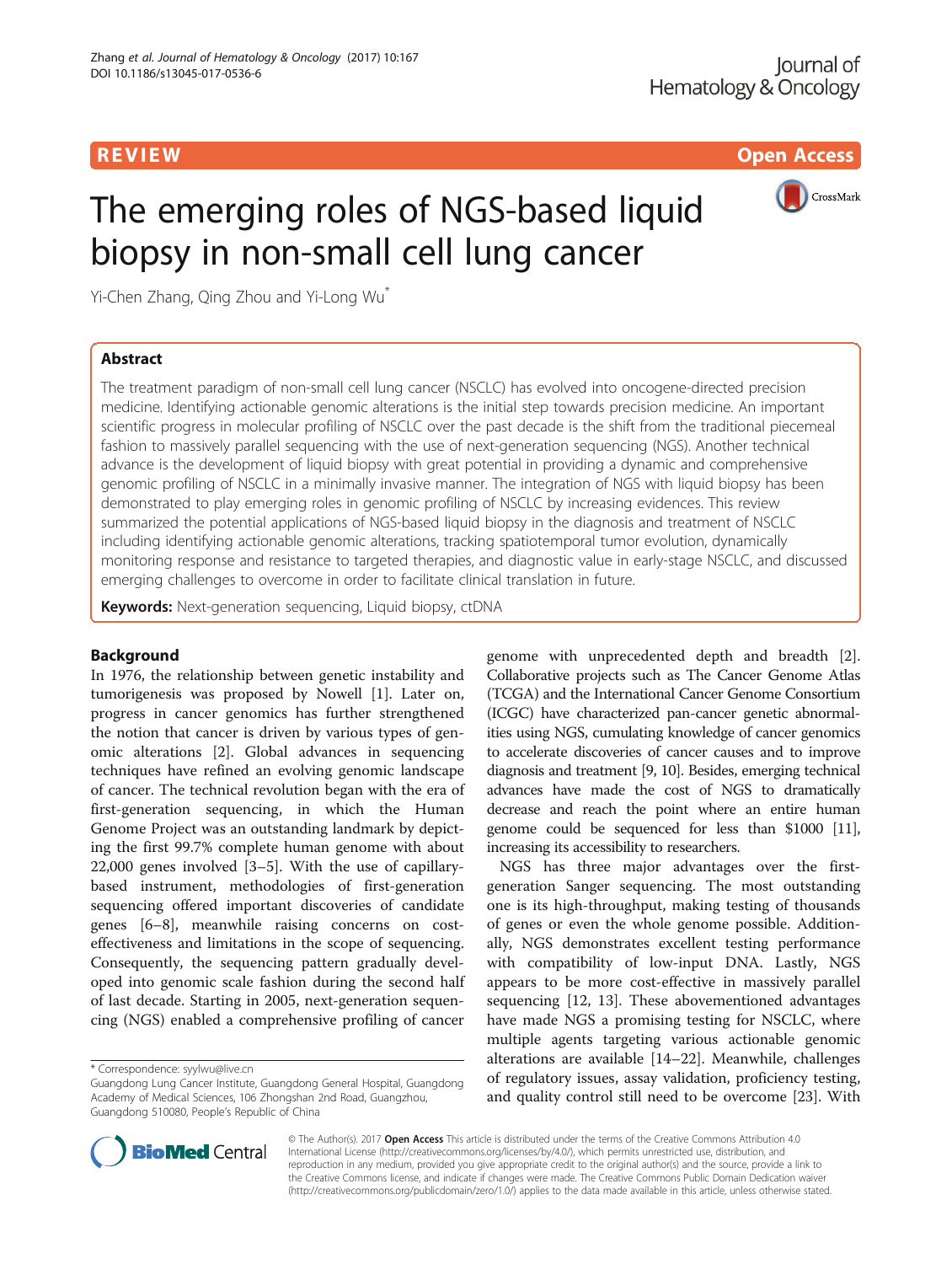more and more NGS platforms developed, standardization of reports from various test platforms is also urgently warranted.

Liquid biopsy is another revolutionary advance in genomic profiling of NSCLC. Currently, there are three types of circulating biomarkers that can be detected in liquid biopsy: circulating tumor DNA (ctDNA), circulating tumor cells (CTCs), and exosomes [[24\]](#page-6-0). Among them, ctDNA is a potential surrogate for the entire tumor genome, and it is often referred to as "liquid biopsy" [\[25](#page-6-0)]. Liquid biopsy has advantages over traditional tissue biopsy in that the procedure is minimally invasive, is able to reflect a comprehensive genome landscape contributed by multiple tumor sites, and has the potential in serial monitoring [\[26](#page-6-0)]. Liquid biopsy demonstrated promising reference value in diagnosis and treatment of advanced NSCLC. Meanwhile, issues remain, including varying sensitivities and specificities between different platforms and lack of standardization of techniques and downstream processing [[27\]](#page-6-0).

The integration of NGS with liquid biopsy seems like the grafting in agriculture, which maximizes overall advantages (Fig. 1). NGS-based liquid biopsy might facilitate a minimally invasive and comprehensive genomic profiling of NSCLC that overcomes spatial heterogeneity arising from tissue biopsy and limitations in genomic information from candidate gene characterization. There is an increasing number of studies demonstrating the utility of NGS-based liquid biopsy in both advanced and early-stage NSCLC. Recent large-scale genomic profiling of advanced NSCLC by NGS-based ctDNA assays have demonstrated high concordance with matched tissue [\[28, 29](#page-6-0)], but it is noteworthy that the accuracy of this test in resectable stage



NSCLC have reported to be much lower ranging from 23.3 to 50.4% [\[30, 31](#page-6-0)], possibly due to the low concentrations of ctDNA in early-stage patients. Along with efforts in improving the test sensitivity and investigations in diagnosis and monitoring NSCLC come practical challenges. This review summarizes the applications and emerging challenges of NGS-based liquid biopsy in patients with NSCLC.

# Identifying actionable genomic alterations in patients with advanced NSCLC

The National Comprehensive Cancer Network guideline of NSCLC recommended testing for seven biomarkers amenable to targeted therapies, including epidermal growth factor receptor (EGFR) mutation, fusions in anaplastic lymphoma kinase (ALK), c-ros oncogene 1 receptor (ROS1) and RET proto-oncogene (RET), mesenchymal–epithelial transition (MET) amplification or MET exon 14 skipping mutation, human epidermal growth factor receptor-2 (HER2) mutation, and BRAF V600E mutation, indicating the necessity of multiplex sequencing. NGS-based ctDNA assay has demonstrated the feasibility of identifying multiple actionable genomic alterations with overall concordance rates with matched tissue ranging from 60 to 86% across various platforms in patients with advanced lung cancer [[32](#page-6-0)–[37\]](#page-6-0). A bias-corrected targeted NGS detected a broad range of actionable genomic alterations in the plasma, including ALK, ROS1, and RET rearrangements, HER2 insertions, and MET amplification in advanced NSCLC, with 100% specificity [\[34](#page-6-0)]. Another study using a semi-conductor-based NGS platform identified multiple biomarkers in plasma ctDNA including EGFR, KRAS, PIK3CA, and TP53 with an overall concordance rate of 76% with paired tissue DNA [\[32](#page-6-0)]. A proof-of-concept study from BioCAST/IFCT-1002 also reported the utility of NGS-based ctDNA assay to screen clinically relevant biomarkers including EGFR, KRAS, BRAF, ERBB2, and PI3KCA with an overall sensitivity of 58% and estimated specificity of 86% [[33\]](#page-6-0). Notably, NGS-based ctDNA assay has demonstrated impressive performance of genotyping in cases of incomplete or negative tissue genotyping [\[29](#page-6-0), [33](#page-6-0), [34](#page-6-0), [38](#page-6-0)–[40\]](#page-6-0). In a recent study evaluating the utility of ctDNA analysis by digital NGS of over 8000 advanced NSCLC, additional actionable biomarkers such as EGFR mutations, ALK and ROS fusion, BRAF V600E mutation, and Met 14 skipping mutation were identified in 29% of unvaluable or under genotyped tissue cases [[29](#page-6-0)]. Additionally, these evidences also suggested that NGS-based ctDNA assay might appear as a cost-effective approach to offer patients with advanced NSCLC more opportunities to be enrolled in innovative clinical studies involving multiple biomarkers analysis such as umbrella and cluster trials.

Among the abovementioned actionable genomic alterations, the performance of NGS in discovering druggable mutations is of clinical significance. Regarding EGFR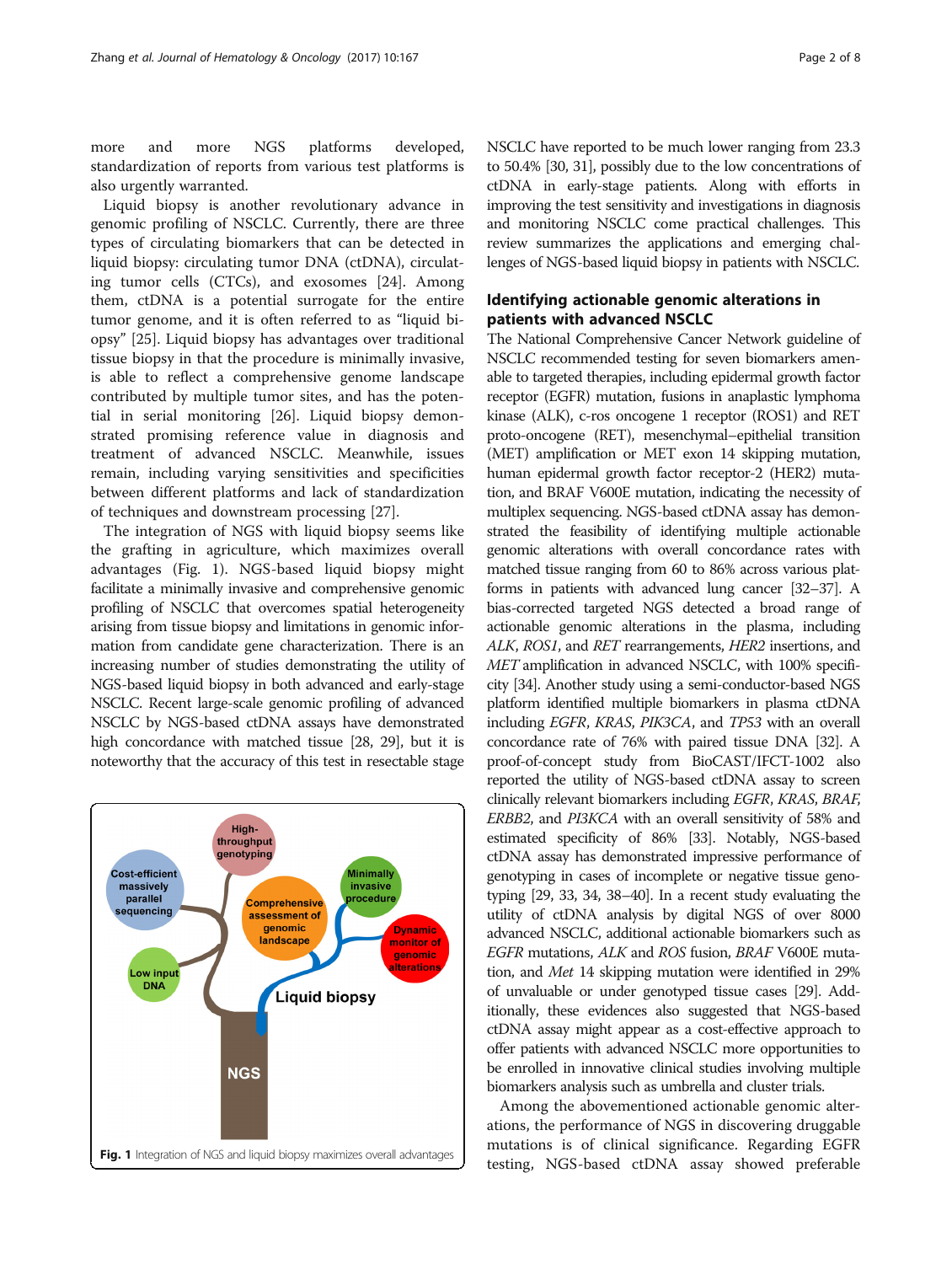sensitivity and specificity in detecting EGFR exon 19 deletion, exon 21 L858R mutation, and exon 20 T790M mutation. In TIGER-X study, a short footprint mutation enrichment NGS platform was used to interrogate EGFR activating mutations and T790M mutation in the urine and plasma samples from patients [\[39\]](#page-6-0). With tissue as a reference, the sensitivity of EGFR mutation detection in plasma was 87, 100, and 93% for exon 19 deletion, exon 21 L858R mutation, and exon 20 T790M mutation, respectively. The specificity of plasma EGFR mutation detection was 96% for exon 19 deletion, 100% for exon 21 L858R mutation, and 94% for exon 20 T790M mutation. The sensitivity of urine EGFR mutation detection in specimens that met the recommended volume of 90–100 ml also reached 83, 80, and 93% for exon 19 deletion, exon 21 L858R, and exon 20 T790M mutation, respectively. In a prospective study enrolling 288 NSCLC patients, the diagnostic specificity of NGS for exon 19 deletions and exon 21L858R mutation in the plasma were 98 and 94.1%, respectively, indicating a positive ctDNA result might enable direct recommendation of EGFR TKIs. The overall testing sensitivity was 72.7% in stage IIIB–IV patients [[41\]](#page-6-0). Another issue that deserves to be addressed is the clinical accuracy of plasma EGFR assays as compared to matched tissue biopsies. Evidences from current largest data enrolling 229 advanced NSCLC patients with matched NGS-based ctDNA and tissue tests demonstrated that the positive predictive value (PPV) of ctDNA sequencing was 100% for EGFR exon 21 L858R mutation, 98% for EGFR exon 19 deletion, and 27% for EGFR exon 20 T790M mutation, suggesting latter acquisition of this resistance mutation [[42\]](#page-6-0). The difference in plasma test accuracy between EGFR T790M mutation and EGFR-activating mutations was also reported in AURA3 study. Paired cobas plasma and tissue tests also demonstrated that the positive percent agreement of cobas plasma test with the cobas tissue test for EGFR T790M mutation detection was 51%, lower than that for EGFR activating mutations (exon 19 deletion, 82%; exon 21 L858R mutation, 68%) [[43\]](#page-6-0). The abovementioned data highlighted the necessity of routine tissue biopsy in cases of EGFR T790M mutation-negative plasma assay.

Besides, the utility of NGS in plasma ALK testing was also demonstrated in several studies [\[34, 36](#page-6-0), [38, 44](#page-6-0)]. Comparing two studies which performed non-invasive genotyping of ALK fusion by capture-based NGS, the test accuracy ranged from 68.8 to 91.7% for advanced NSCLC [\[38](#page-6-0), [44](#page-6-0)]. Additionally, rare ALK fusion types, such as FAM179A-ALK and COL25A1-ALK, and ALK mutations including ALK L1152R, ALK I1171T, and ALK L1196M were also identified. With the advantages of simultaneous screening rare or even unknown ALK fusion patterns as well as somatic mutations, NGS-based ctDNA assay might not only provide a more comprehensive landscape of advanced ALK-positive NSCLC, but also offer more opportunities of ALK inhibitors to this subset of patients.

Of these druggable mutations, one important issue is whether the NGS ctDNA testing is comparable or even superior to routine methodologies. Evidence from multiple studies of EGFR mutation detection has demonstrated that the testing performance of NGS platforms is relatively comparable to polymerase chain reaction (PCR)-based and cobas platforms [\[45](#page-6-0), [46](#page-6-0)]. Direct comparison was reported in AURA II study where cobas (a FDA-approved plasma EGFR test) and NGS were involved in plasma EGFR T790M testing. As compared to MiSeq NGS, the sensitivity and specificity of cobas was 91.5 and 91.1%, respectively. The concordance rate between the two methods was 91.3% [[45\]](#page-6-0). Such performance was also comparable to that of BEAMING and digital droplet PCR (ddPCR) as reported in AURA I study. As compared to ARMS, the sensitivity and specificity ranged from 22.1 to 75% and 85 to 100%, respectively, in various studies [[47](#page-6-0)]. NGS seemed to exhibit equivalent or even superior performance in plasma EGFR testing.

The biggest challenge facing NGS-based liquid biopsy is whether discoveries are really actionable in clinical practice. In case that multiple actionable genomic alterations are identified, how to distinguish the driver genes to be targeted from other passengers? Technically, this question might not be easily solved. With the background rates of mutation greatly vary among different patients and regions of the genome, NGS could not reliably indicate the driver genes from a number of passengers [[48](#page-6-0)]. Besides, there is no universal consensus on the valid cut-off point of these actionable mutations being clinically relevant to take action. Several studies have reported cases with ultralow mutation frequency in ctDNA [\[29, 33](#page-6-0), [35\]](#page-6-0). NGSbased ctDNA assay of patients with IIIb/IV NSCLC showed that 46% of somatic mutations detected in ctDNA were observed at a frequency below 1% [\[35](#page-6-0)]. Whether targeting these actionable alterations with ultra-low frequency is clinically meaningful remains unknown. Thus, future studies deserve to further distinguish driver genetic alterations and define the valid cut-off point with clinical significance to make discoveries from NGS-based ctDNA assay becoming actionable in clinical practice. The APPLE Trial (NCT02856893), a randomized, three-arm, phase II study evaluating the feasibility and activity of osimertinib treatment on positive plasma EGFR T790M mutation in EGFR-mutant NSCLC patients might hopefully provide further evidence on this issue [\[49](#page-6-0)].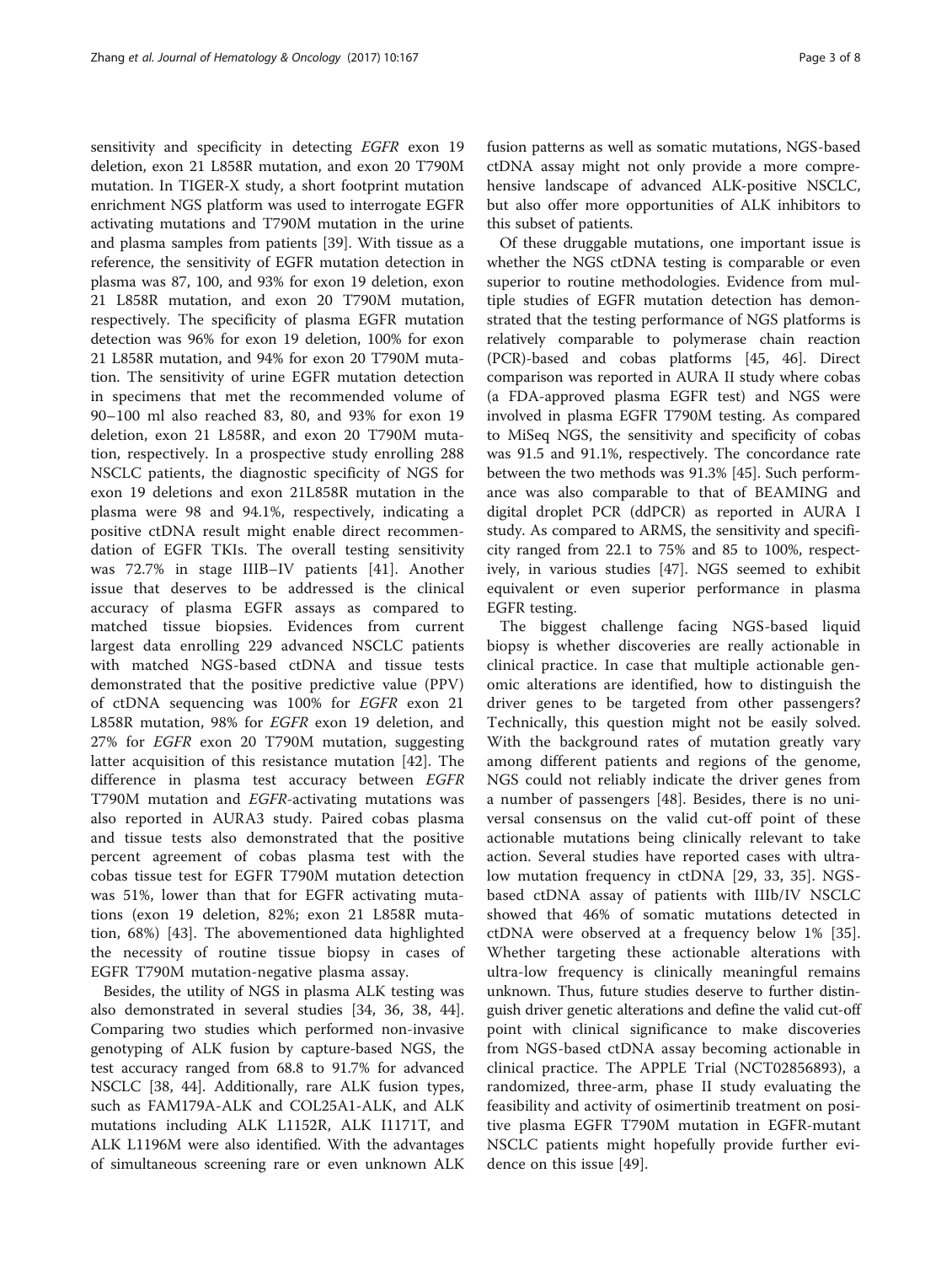Discrepancies between liquid and tissue biopsy seem to be another challenge that hinders clinical translation. Both tissue-positive ctDNA-negative, and ctDNA-positive tissue-negative cases have been reported in several studies [[33](#page-6-0), [34](#page-6-0), [38, 39\]](#page-6-0). Therefore, NGS-based liquid biopsy appears to complement the gold standard tissue biopsy. Integrating tissue testing and NGS-based liquid biopsy might be a promising strategy in molecular profiling of advanced NSCLC in the future. Meanwhile, due to the differences in NGS platforms and tissue assays across published studies, further evidences are needed to define the relationship of NGS-based ctDNA assays and tissue tests to facilitate clinical translation. Results from an ongoing observational study (NCT02620527) which compares the concordance between ctDNA assay and matched tissue test by FoundationOne is worth the expectation [[50](#page-6-0)].

# Dynamic monitoring of response and resistance to targeted therapies

Firstly, the value of NGS-based ctDNA analysis in predicting responses to targeted therapies has been demonstrated. Quantification of circulating specific tumor genes by NGS has been shown to be potential surrogate markers for patients under targeted treatments. Several studies suggested that the extent to which plasma and urine EGFR mutation levels drop after initiation of EGFR TKI might predict depth of response [\[39, 51, 52\]](#page-6-0). Of note, the ctDNA responses correlated well with radiologic responses in radiologic good responders, whereas correlation was poor in non-responders to EGFR TKIs [[53](#page-7-0)]. In addition to quantification of specific tumor genes, the changes in molecular tumor load (MTL) detected by NGS correlated with or predicted all (95% CI, 82.0–99.8%) radiological and/or clinical responses except for cases without any genomic alteration detected [[54](#page-7-0)].

Secondly, NGS-based ctDNA assay has also been reported to provide prognostic implications for patients with advanced NSCLC. ctDNA positive at diagnosis was suggested to be an independent marker of poor prognosis, with a median overall survival (OS) of 13.6 months versus 21.5 months (adjusted hazard ratio [HR] 1.82,  $p = 0.045$ ). In addition, ctDNA clearance at first evaluation was also correlated with OS independently of Response Evaluation Criteria in Solid Tumors (RECIST) (HR 3.27,  $p < 0.001$ ) [[55\]](#page-7-0). Similarly, another prospective study further found that a cell-free DNA (cfDNA) concentration  $> 3$  ng/l was associated with a decreased OS (median, 24 vs. 46 months; log-rank,  $p < 0.01$ ) [[36\]](#page-6-0).

Thirdly, NGS-based ctDNA assay has also been successfully used for dynamically monitoring actionable genomic alterations [[56](#page-7-0)–[58](#page-7-0)]. Plasma EGFR monitoring by deep sequencing demonstrated that the mutation detection rate of EGFR exon 19 deletion/exon 21 L858R mutation was high at the initiation of EGFR-TKI

 $(p = 0.001)$ , suppressed during treatment course before disease progression, and elevated after the onset of disease progression ( $p = 0.023$ ). The mutation detection rate of EGFR T790M was low until the onset of disease progression and elevated thereafter  $(p = 0.01)$  [[56\]](#page-7-0). Another example of the ability of NGS-based ctDNA assay to dynamically monitor actionable genomic alternations was demonstrated in an ALK-positive case. The MAF of ALK fusion was detected at 0.91% pre-treatment and dropped to 0.41% at progression along with the emergence of F1174C which was detected at 1.0% [\[58\]](#page-7-0).

Lastly, NGS-based ctDNA assay has refined a more heterogeneous resistance landscape to targeted therapies. Plasma NGS at pretreatment of rociletinib demonstrated a much more heterogeneous resistance scenario to firstline EGFR TKIs [[59\]](#page-7-0). Concurrent with EGFR T790M mutation, multiple additional resistance mechanisms were observed in 46% of patients after failure from prior EGFR inhibitors, much higher than 5–15% in previous reports [\[60](#page-7-0)–[63](#page-7-0)]. NGS-based ctDNA assay has also discovered novel resistance mechanisms to thirdgeneration EGFR inhibitors. A well-known example is the discovery of EGFR C797S mutation, which mediates to osimertinib [[64](#page-7-0)–[67\]](#page-7-0). Intriguingly, NGS ctDNA analysis not only identified EGFR C797S mutation at disease progression, but also further demonstrated different genomic presentations of acquired EGFR C797S mutation, in cis or in trans with EGFR T790M mutation. In addition to the same DNA alteration seen in the tumor samples, plasma ctDNA analysis identified a second DNA alteration encoding the C797S mutation. Other novel resistance mechanisms to third-generation EGFR inhibitors such EGFR C797G mutation and EGFR L798I mutation have also been identified by NGS of pleural effusion and ctDNA, respectively [\[59, 68](#page-7-0)]. NGS-based ctDNA assay also unveiled a more comprehensive resistance landscape of ALK inhibitor crizotinib including F1174C/V, G1202R, L1198F, I1171T, and L1196M and potential novel resistance mechanisms of co-occurring SNVs in other genes that are absent in treatment-naïve patients [[58\]](#page-7-0).

The major hurdle in monitoring resistances is to identify dominant resistance mechanisms to guide what clinical action to be taken. Similar to tissue-based NGS genomic profiling, on condition that NGS-based ctDNA assay demonstrates a resistant landscape with two or more actionable genomic alterations, how should clinicians take action? One potential approach is to systematically use cellular characterization, clonal analysis, and protein structure to further validate discoveries from NGS-based ctDNA assay and moreover to suggest potential targeted agents. The feasibility of similar strategy has been demonstrated in a case report of advanced ALK-positive NSCLC. Systematic use of multiple assays not only validated that ALK C1156Y-L1198F mutations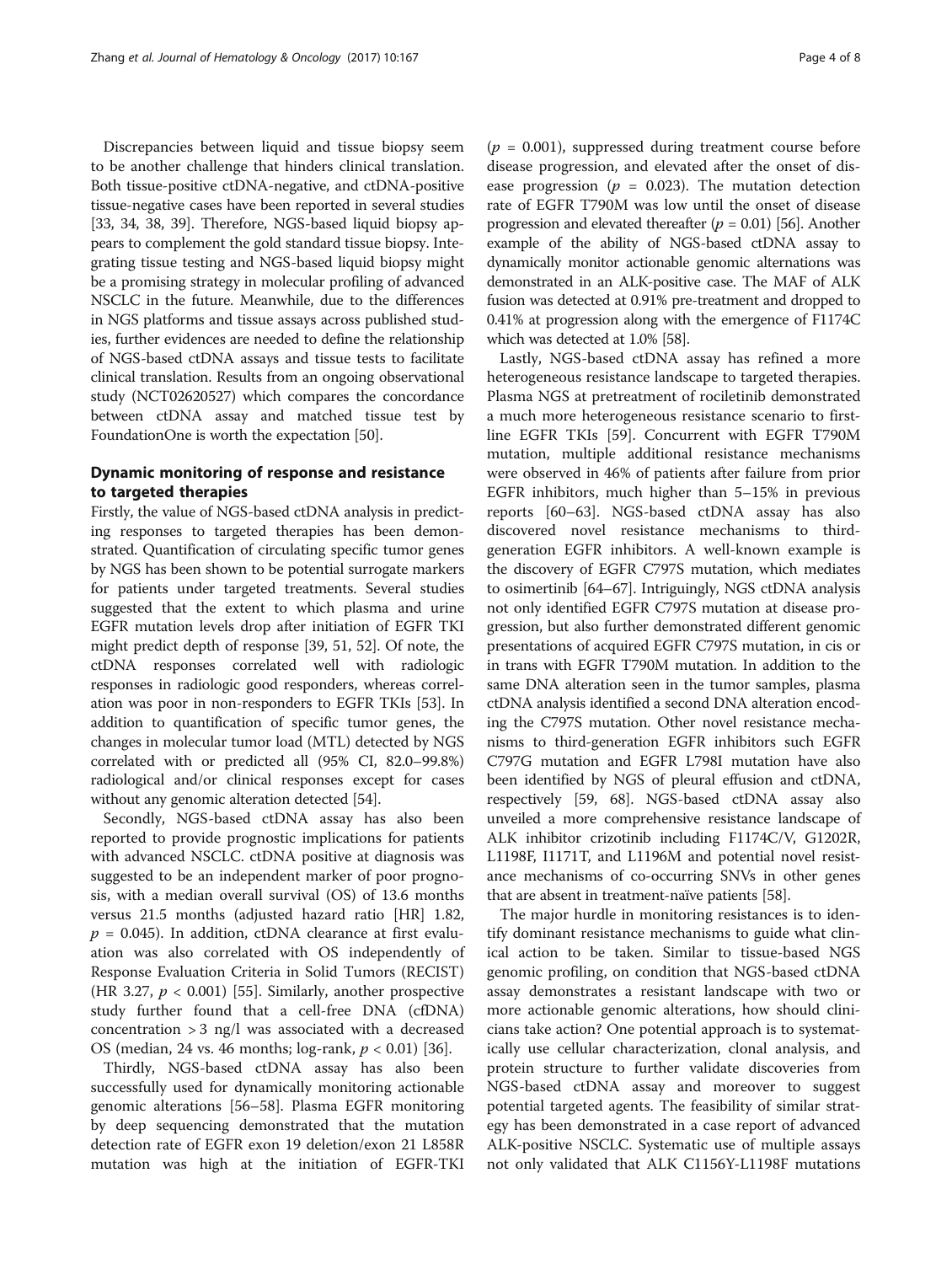induced resistance to lorlatinib but also suggested the regained sensitivity to crizotinib, providing evidence on recalling crizotinib as a subsequent treatment to overcome lorlatinib resistance [[69\]](#page-7-0).

Another emerging challenge is how to refine treatment strategy according to ctDNA mutational dynamics. An innovative strategy has been proposed in a trial which plans to monitor tumor resistance by ctDNA and tailor treatment based on abundance of EGFR T790M mutation in plasma [[70](#page-7-0)]. When the levels of EGFR T790M mutation reduce, they will switch to a first-generation EGFR inhibitor, and when EGFR T790M mutation levels rise, the researchers will switch back to osimertinib. Collectively, endeavors to investigate novel treatment strategies based on ctDNA dynamics is promising; however, present evidence are not yet sufficient to transform clinical practice.

## Diagnostic value in early-stage NSCLC

The potential of NGS-based ctDNA in screening for early-stage NSCLC has been demonstrated in several studies. The median yield of cfDNAs was demonstrated to be significantly higher in patients with early-stage lung adenocarcinomas, as compared to healthy controls  $(4.9 \text{ vs. } 2.32 \text{ ng}, p = 0.003)$ . In addition, Log2 ratio-based CNV analysis demonstrated subtle but detectable differences in cfDNAs between patients and controls, suggesting that such assay may sensitively distinguish earlystage disease when in combination with other existing screening strategies such as low-dose CT scanning [\[71](#page-7-0)]. In addition, the feasibility of detecting genomic alterations in ctDNA/cfDNA by NGS for early-stage NSCLC have been reported. A prospective study conducted in surgical stage I NSCLC showed that the overall concordance rate between tDNA and matched NGS-based ctDNA assay was 50.4%, with a sensitivity of 53.8%, a specificity of 47.3%, and a plasma PPV of 53.2% [[31](#page-6-0)]. As the test sensitivity is a key point in detecting early-stage NSCLC with low levels of ctDNA/cfDNA, interpreting these results has to be careful and further evaluation are warranted. In addition to identifying early-stage NSCLC, the ability of detecting both ubiquitous and heterogeneous SNVs by NGS-based cfDNA assay has also been reported in a pilot study, revealing intratumor heterogeneity in early-stage NSCLC [[72\]](#page-7-0). Moreover, a promising strategy that enabled early detection and mapping the primary growth site of a tumor was recently demonstrated by characterization of methylation haplotyping in plasma cfDNA via the combined use of whole-genome bisulfite sequencing and other analysis in 59 patients with lung or colorectal cancer [\[73\]](#page-7-0).

The use of NGS-based liquid biopsy in screening for early-stage NSCLC is challenging, as an increased risk of false-positive results is more likely with the increased sensitivity [[74](#page-7-0)]. Clinical concerns on early-stage cancer detection by ctDNA have arisen [\[75](#page-7-0)], whether oncologists should take action or follow "watch and wait" strategy in case of positive screening results. Integrating the use of low-dose CT screening with NGS-based liquid biopsy might hopefully reduce the lead-time bias and facilitate early detection in high-risk population for lung cancer. However, how shall clinicians take action in case one has positive findings from NGS-based liquid biopsy but no imaging abnormalities remains a challenge to be solved in the future.

## Tracking spatiotemporal tumor evolution

With the application of NGS, intratumoral clonal heterogeneity has been demonstrated to be a key factor fostering therapeutic resistance to anti-cancer treatments [[76\]](#page-7-0). Spatiotemporal tumor evolution undertreatment selection might be the root of intratumoral heterogeneity. NGS-based liquid biopsy has appeared to be a valuable approach to decipher the spatiotemporal tumor evolution of lung cancer. Two evolving patterns of MTL have been identified in a recent study which performed serial monitor of ctDNA from 38 patients with advanced lung cancer (NSCLC accounting for 95%) by digital NGS [[54\]](#page-7-0). One pattern is the clonal changes while receiving targeted therapy; the other is the global changes to PD-1 checkpoint inhibitors, chemotherapy, or radiation. Additionally, a large observational study called Tracking Lung Cancer Evolution Through Treatment (TRACERx) has been launched (NCT01888601) to depict the spatiotemporal evolution trace of early-stage lung cancer [\[77](#page-7-0)]. A bespoke multiplex-PCR NGS approach to ctDNA profiling in the first 100 TRACERx has demonstrated the feasibility to characterizing the subclonal dynamics of relapsing NSCLC and identifying the emerging subclones prior to clinical recurrence. By following both clonal and subclonal single nucleotide variants (SNVs) present in pre-operative plasma and at the time of recurrence, the study found that 48% of patients had  $\geq 2$ detectable SNVs in ctDNA. The median interval between ctDNA detection and relapse detected by CT scanning was 70 days. Besides, the phylogenetic origin of the metastatic subclone could be traced [[78](#page-7-0)]. Just as the Chinese strategist Sun Tzu ever said, "Know yourself and know your enemy, you could win every war". NGSbased liquid biopsy might potentially contribute to piecing together a more precise picture of how tumor evolve and help us evolve our treatment strategies accordingly to reshape this heterogeneous population.

Along with deeper insights into lung cancer come novel challenges. As mentioned in the study of ctDNA profiling in the first 100 TRACERx, the estimated cost per patient for sequencing of a single tumor region, synthesis of a patient-specific assay panel, and profiling of five plasma sample is \$1750. How to incorporate novel findings from these high-cost studies into improving clinical outcomes is a key practical question. One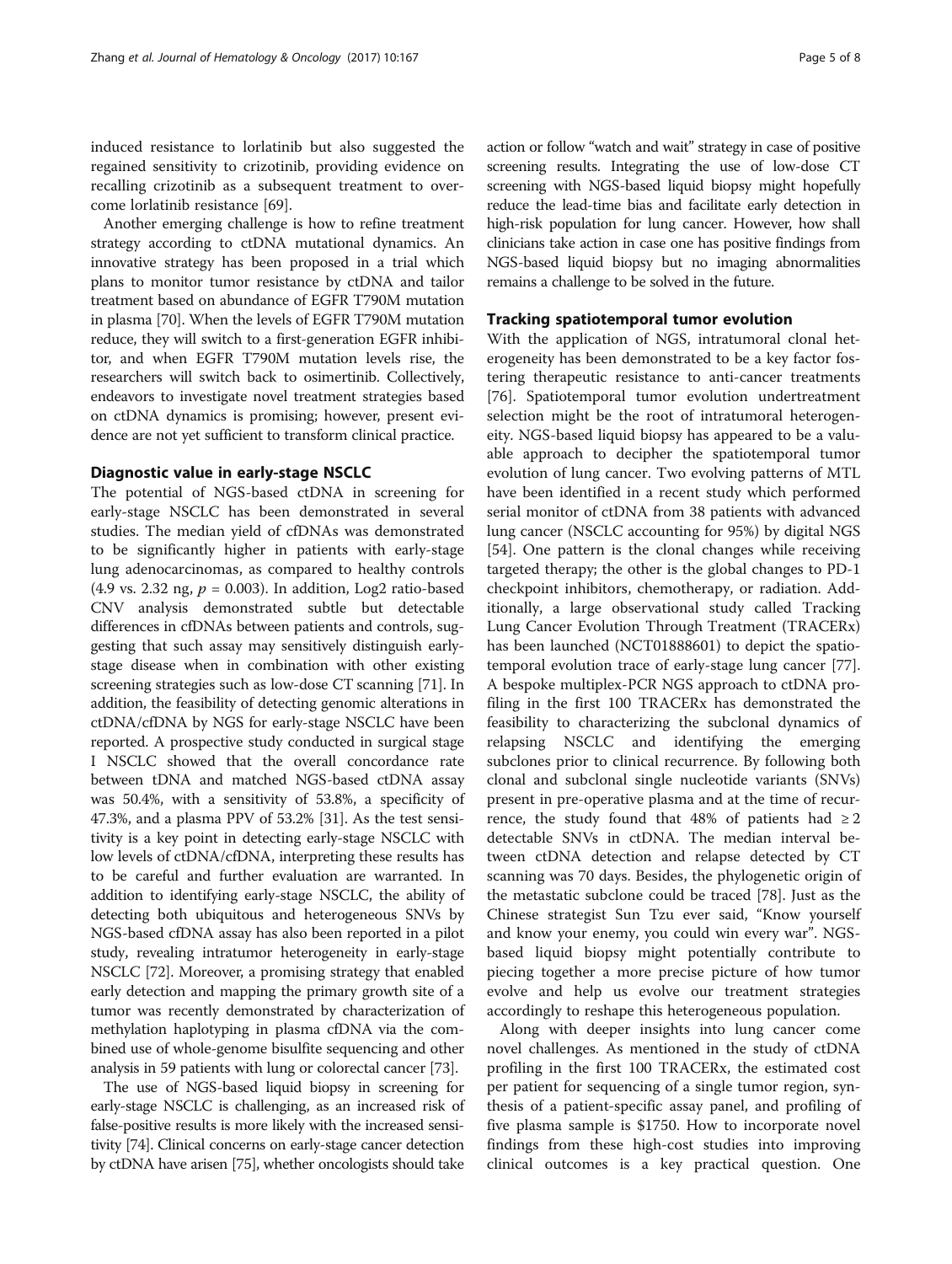<span id="page-5-0"></span>potential approach might be adapting treatment strategy according to evolutionary dynamics to improve the efficacy of current available agents. DARWIN I study (NCT02183883), which involves patients registered to TRACERx study, will assess if targeting EGFR and HER2 mutations by afatinib in NSCLC is more effective when these mutations are truncal dominant mutations  $(≥ 50%),$ as opposed to non-dominant ( $\geq 5$  to  $\lt 50\%$ ) or lowfrequency mutations (< 5%) [[79\]](#page-7-0). DARWIN II (NCT02314481) is an exploratory phase II study examining the role of intratumor heterogeneity and predicted neo-antigens on the anti-tumor activity of anti-PDL1 immunotherapy [\[80](#page-7-0)]. Relationship between intratumor heterogeneity and cfDNA/CTCs will be explored, which may develop tools for patient selection and monitoring to be examined in future studies. Despite these studies are still in infancy, such endeavors might potentially refine treatment strategies to improve patient outcomes in the near future.

## Conclusions

The integration of NGS and liquid biopsy might complement the gold standard tissue testing and thrive to be a promising candidate of genomic profiling in NSCLC. NGS-based ctDNA assay might be applied in identifying actionable genomic alterations, dynamically monitoring response and resistance to targeted agents, prescreening early-stage lung cancer, and tracking spatiotemporal evolution of lung cancer (Fig. 2). However, challenges remain such as difficulties in distinguishing clinical meaningful driver genomic alterations, defining valid cut-off frequency of being clinically relevant, obstacles in



identifying dominant resistance mechanisms, when to take action in case of positive ctDNA screening results in early-stage NSCLC, and cost-effectiveness of tacking tumor evolution. Further studies are warranted to overcome these challenges to define the clinical utility of NGS-based liquid biopsy.

#### **Abbreviations**

ALK: Anaplastic lymphoma kinase; ARMS: Amplification Refractory Mutation System; CTCs: Circulating tumor cells; ctDNA: Circulating tumor DNA; EGFR: Epidermal growth factor receptor; HER2: Human epidermal growth factor receptor-2; HR: Hazard ratio; ICGC: The International Cancer Genome Consortium; MAF: Mutant allele fraction; MET: Mesenchymal–epithelial transition; MTL: Molecular tumor load; NGS: Next-generation sequencing; NSCLC: Non-small cell lung cancer; OS: Overall survival; PCR: Polymerase chain reaction; PPV: Positive predictive value; RECIST: Response Evaluation Criteria in Solid Tumors; RET: RET proto-oncogene; ROS1: c-ros oncogene 1 receptor; TCGA: The Cancer Genome Atlas; tDNA: Tissue DNA

## Acknowledgements

This work was supported by the National Key Research and Development Program of China (Grant No.2016YFC1303800), Guangdong Provincial Key Laboratory of Lung Cancer Translational Medicine (Grant No. 2012A061400006), and Natural Science Foundation of Guangdong Province (Grant No. 2015A030313539).

#### Availability of data and materials

The material supporting the conclusion of this review has been included within the article.

#### Authors' contributions

YW designed the review. YZ and YW drafted the manuscript and finalized the figure. QZ provided useful suggestions. All authors read and approved final manuscript.

## Ethics approval and consent to participate

This is not applicable for this review.

#### Consent for publication

This is not applicable for this review.

#### Competing interests

The authors declare that they have no competing interests.

#### Publisher's Note

Springer Nature remains neutral with regard to jurisdictional claims in published maps and institutional affiliations.

## Received: 16 August 2017 Accepted: 17 October 2017 Published online: 23 October 2017

#### References

- 1. Nowell PC. The clonal evolution of tumor cell populations. Science. 1976; 194:23–8.
- 2. MacConaill LE. Existing and emerging technologies for tumor genomic profiling. J Clin Oncol. 2013;31:1815–24.
- 3. Green P. Against a whole-genome shotgun. Genome Res. 1997;7:410–7.
- 4. Lander ES, Linton LM, Birren B, Nusbaum C, Zody MC, Baldwin J, et al. Initial sequencing and analysis of the human genome. Nature. 2001;409:860–921.
- 5. Evans JP. The Human Genome Project at 10 years: a teachable moment. Genet Med. 2010;12:477.
- 6. Lynch TJ, Bell DW, Sordella R, Gurubhagavatula S, Okimoto RA, Brannigan BW, et al. Activating mutations in the epidermal growth factor receptor underlying responsiveness of non-small-cell lung cancer to gefitinib. N Engl J Med. 2004;350:2129–39.
- 7. Paez JG, Janne PA, Lee JC, Tracy S, Greulich H, Gabriel S, et al. EGFR mutations in lung cancer: correlation with clinical response to gefitinib therapy. Science. 2004;304:1497–500.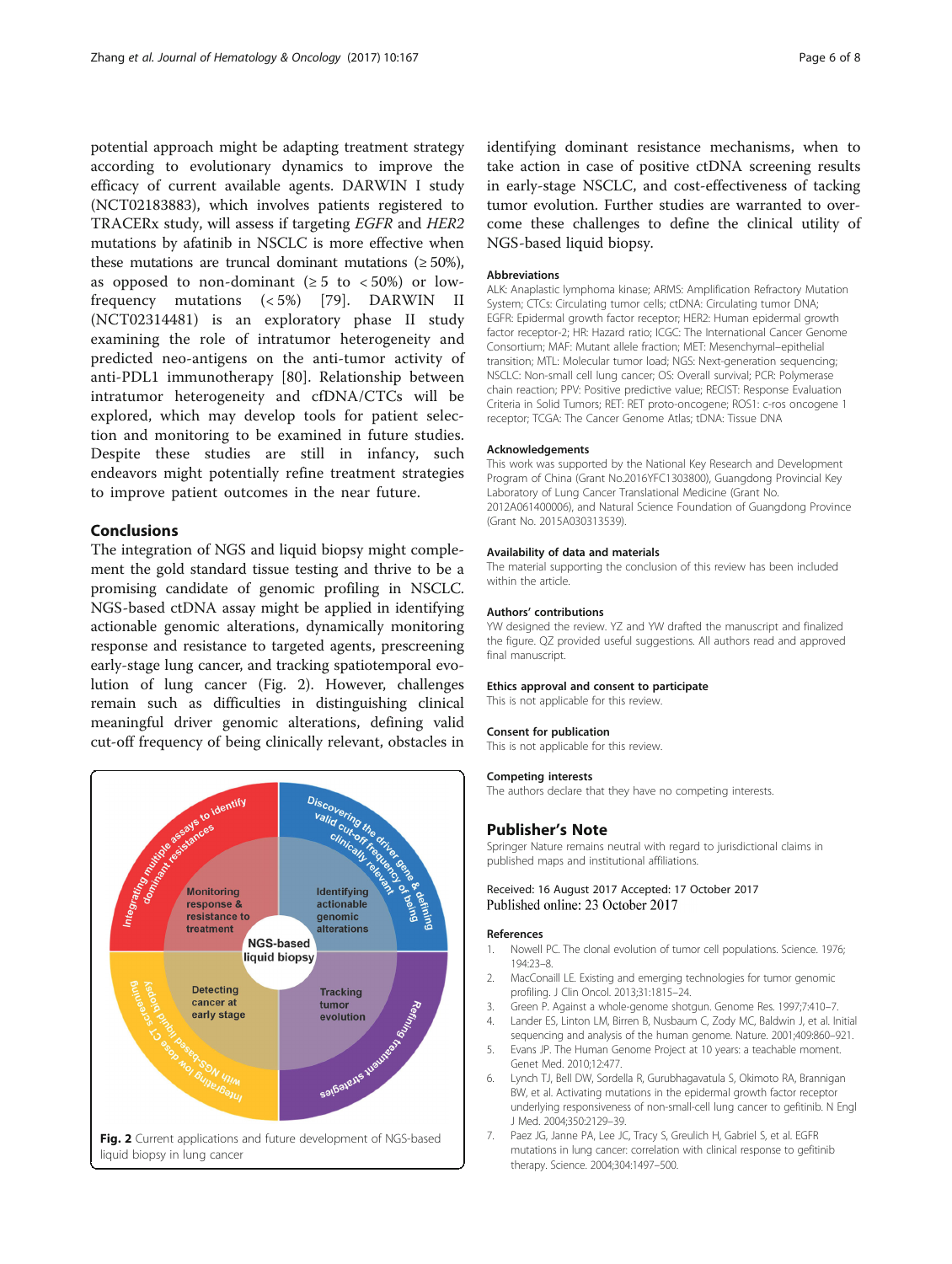- <span id="page-6-0"></span>8. Pao W, Miller V, Zakowski M, Doherty J, Politi K, Sarkaria I, et al. EGF receptor gene mutations are common in lung cancers from "never smokers" and are associated with sensitivity of tumors to gefitinib and erlotinib. Proc Natl Acad Sci U S A. 2004;101:13306–11.
- 9. Zhang J, Baran J, Cros A, Guberman JM, Haider S, Hsu J, et al. International Cancer Genome Consortium Data Portal—a one-stop shop for cancer genomics data. Database (Oxford). 2011;2011:bar026.
- 10. Cancer Genome Atlas Research N, Weinstein JN, Collisson EA, Mills GB, Shaw KR, Ozenberger BA, et al. The Cancer Genome Atlas Pan-Cancer analysis project. Nat Genet. 2013;45:1113–20.
- 11. Kruglyak KM, Lin E, Ong FS. Next-generation sequencing and applications to the diagnosis and treatment of lung cancer. Adv Exp Med Biol. 2016;890:123–36.
- 12. Meldrum C, Doyle MA, Tothill RW. Next-generation sequencing for cancer diagnostics: a practical perspective. Clin Biochem Rev. 2011;32:177–95.
- 13. Luthra R, Chen H, Roy-Chowdhuri S, Singh RR. Next-generation sequencing in clinical molecular diagnostics of cancer: advantages and challenges. Cancers (Basel). 2015;7:2023–36.
- 14. Mok TS, Wu YL, Thongprasert S, Yang CH, Chu DT, Saijo N, et al. Gefitinib or carboplatin-paclitaxel in pulmonary adenocarcinoma. N Engl J Med. 2009; 361:947–57.
- 15. Ke EE, Wu YL. Afatinib in the first-line treatment of epidermal-growth-factorreceptor mutation-positive non-small cell lung cancer: a review of the clinical evidence. Ther Adv Respir Dis. 2016;10:256–64.
- 16. Wang S, Cang S, Liu D. Third-generation inhibitors targeting EGFR T790M mutation in advanced non-small cell lung cancer. J Hematol Oncol. 2016;9:34.
- 17. Zhang YC, Zhou Q, Wu YL. Efficacy of crizotinib in first-line treatment of adults with ALK-positive advanced NSCLC. Expert Opin Pharmacother. 2016; 17:1693–701.
- 18. Shaw AT, Ou SH, Bang YJ, Camidge DR, Solomon BJ, Salgia R, et al. Crizotinib in ROS1-rearranged non-small-cell lung cancer. N Engl J Med. 2014;371:1963–71.
- 19. Gainor JF, Shaw AT. Novel targets in non-small cell lung cancer: ROS1 and RET fusions. Oncologist. 2013;18:865–75.
- 20. Ou SH, Kwak EL, Siwak-Tapp C, Dy J, Bergethon K, Clark JW, et al. Activity of crizotinib (PF02341066), a dual mesenchymal-epithelial transition (MET) and anaplastic lymphoma kinase (ALK) inhibitor, in a non-small cell lung cancer patient with de novo MET amplification. J Thorac Oncol. 2011;6:942–6.
- 21. De Greve J, Teugels E, Geers C, Decoster L, Galdermans D, De Mey J, et al. Clinical activity of afatinib (BIBW 2992) in patients with lung adenocarcinoma with mutations in the kinase domain of HER2/neu. Lung Cancer. 2012;76:123–7.
- 22. Hyman DM, Puzanov I, Subbiah V, Faris JE, Chau I, Blay JY, et al. Vemurafenib in multiple nonmelanoma cancers with BRAF V600 mutations. N Engl J Med. 2015;373:726–36.
- 23. Schrijver I, Aziz N, Farkas DH, Furtado M, Gonzalez AF, Greiner TC, et al. Opportunities and challenges associated with clinical diagnostic genome sequencing: a report of the Association for Molecular Pathology. J Mol Diagn. 2012;14:525–40.
- 24. Masuda T, Hayashi N, Iguchi T, Ito S, Eguchi H, Mimori K. Clinical and biological significance of circulating tumor cells in cancer. Mol Oncol. 2016; 10:408–17.
- 25. Heitzer E, Ulz P, Geigl JB. Circulating tumor DNA as a liquid biopsy for cancer. Clin Chem. 2015;61:112–23.
- 26. Matikas A, Syrigos KN, Agelaki S. Circulating biomarkers in non-small-cell lung cancer: current status and future challenges. Clin Lung Cancer. 2016;17:507–16.
- 27. Levy B, Hu ZI, Cordova KN, Close S, Lee K, Becker D. Clinical utility of liquid diagnostic platforms in non-small cell lung cancer. Oncologist. 2016;21:1121–30.
- 28. Zill OA, Mortimer S, Banks KC, Nagy RJ, Chudova D, Jackson C, et al. Somatic genomic landscape of over 15,000 patients with advanced-stage cancer from clinical next-generation sequencing analysis of circulating tumor DNA. J Clin Oncol. 2016;34(suppl 15):abstr 587s.
- 29. Mack P, Banks K, Riess J, Zill O, Stefanie Mortimer DC, Odegaard J, et al. Clinical utility of circulating tumor DNA (ctDNA) analysis by digital next generation sequencing of over 5,000 advanced NSCLC patients. J Thorac Oncol. 2017;12(Suppl 1):135S.
- 30. Ohira T, Sakai K, Matsubayashi J, Kajiwara N, Kakihana M, Hagiwara M, et al. Tumor volume determines the feasibility of cell-free DNA sequencing for mutation detection in non-small cell lung cancer. Cancer Sci. 2016;107:1660–6.
- 31. Chen KZ, Lou F, Yang F, Zhang JB, Ye H, Chen W, et al. Circulating tumor DNA detection in early-stage non-small cell lung cancer patients by targeted sequencing. Sci Rep. 2016;6:31985.
- 32. Xu S, Lou F, Wu Y, Sun DQ, Zhang JB, Chen W, et al. Circulating tumor DNA identified by targeted sequencing in advanced-stage non-small cell lung cancer patients. Cancer Lett. 2016;370:324–31.
- 33. Couraud S, Vaca-Paniagua F, Villar S, Oliver J, Schuster T, Blanche H, et al. Noninvasive diagnosis of actionable mutations by deep sequencing of circulating free DNA in lung cancer from never-smokers: a proof-of-concept study from BioCAST/IFCT-1002. Clin Cancer Res. 2014;20:4613–24.
- 34. Paweletz CP, Sacher AG, Raymond CK, Alden RS, O'Connell A, Mach SL, et al. Bias-corrected targeted next-generation sequencing for rapid, multiplexed detection of actionable alterations in cell-free DNA from advanced lung cancer patients. Clin Cancer Res. 2016;22:915–22.
- 35. Remon J. Evaluation of liquid biopsies for molecular profiling and monitoring in nonsmall cell lung cancer (NSCLC) patients. J Clin Oncol. 2016;34(suppl 15):594s.
- 36. Thompson JC, Yee SS, Troxel AB, Savitch SL, Fan R, Balli D, et al. Detection of therapeutically targetable driver and resistance mutations in lung cancer patients by next-generation sequencing of cell-free circulating tumor DNA. Clin Cancer Res. 2016;22:5772–82.
- 37. Yao Y, Liu J, Li L, Yuan Y, Nan K, Wu X, et al. Detection of circulating tumor DNA in patients with advanced non-small cell lung cancer. Oncotarget. 2017;8:2130–40.
- 38. Wang Y, Tian PW, Wang WY, Wang K, Zhang Z, Chen BJ, et al. Noninvasive genotyping and monitoring of anaplastic lymphoma kinase (ALK) rearranged non-small cell lung cancer by capture-based next-generation sequencing. Oncotarget. 2016;7:65208–17.
- 39. Reckamp KL, Melnikova VO, Karlovich C, Sequist LV, Camidge DR, Wakelee H, et al. A highly sensitive and quantitative test platform for detection of NSCLC EGFR mutations in urine and plasma. J Thorac Oncol. 2016;11:1690–700.
- 40. Villaflor V, Won B, Nagy R, Banks K, Lanman RB, Talasaz A, et al. Biopsy-free circulating tumor DNA assay identifies actionable mutations in lung cancer. Oncotarget. 2016;7:66880–91.
- 41. Uchida J, Kato K, Kukita Y, Kumagai T, Nishino K, Daga H, et al. Diagnostic accuracy of noninvasive genotyping of EGFR in lung cancer patients by deep sequencing of plasma cell-free DNA. Clin Chem. 2015;61:1191–6.
- 42. Mack PC, Banks KC, Zill OA, Mortimer SA, Chudova DI, Odegaard J, et al. O.02: plasma next generation sequencing of over 5,000 advanced non-small cell lung cancer patients with clinical correlations. J Thorac Oncol. 2016;11:S168–S9.
- 43. Wu YL, Jenkins S, Ramalingam S, Han J-Y, Delmonte A, Hsia T-C, et al. Osimertinib vs platinum-pemetrexed for T790M mutation positive advanced NSCLC (AURA3): plasma ctDNA analysis. J Thorac Oncol. 2017;12(Suppl):S195–6.
- 44. Cui S, Zhang W, Xiong L, Pan F, Niu Y, Chu T, et al. Use of capture-based next-generation sequencing to detect ALK fusion in plasma cell-free DNA of patients with non-small-cell lung cancer. Oncotarget. 2017;8:2771–80.
- 45. Jenkins S, Yang JC-H, Ramalingam SS, Yu K, Patel S, Weston S, et al. Plasma ctDNA analysis for detection of EGFR T790M mutation in patients (pts) with EGFR mutation-positive advanced non-small cell lung cancer (aNSCLC). 2016 ELCC 134O\_PR.
- 46. Kang X, Xu T, Xu G, Chen K-N. Comparison of four leading technologies for detecting EGFR mutations in circulating tumor DNA from patients with non-small cell lung carcinoma. J Thorac Oncol. 2017;12(Suppl 1):S626.
- 47. Sun W, Yuan X, Tian Y, Wu H, Xu H, Hu G, et al. Non-invasive approaches to monitor EGFR-TKI treatment in non-small-cell lung cancer. J Hematol Oncol. 2015;8:95.
- 48. Vogelstein B, Papadopoulos N, Velculescu VE, Zhou S, Diaz LA Jr, Kinzler KW. Cancer genome landscapes. Science. 2013;339:1546–58.
- 49. Remon J, Menis J, Hasan B, Peric A, De Maio E, Novello S, et al. The APPLE trial: feasibility and activity of AZD9291 (osimertinib) treatment on Positive PLasma T790M in EGFR-mutant NSCLC patients. EORTC 1613. Clin Lung Cancer. 2017; doi:[10.1016/j.cllc.2017.02.005](http://dx.doi.org/10.1016/j.cllc.2017.02.005).
- 50. [ClinicalTrials.gov.](http://clinicaltrials.gov) [https://www.clinicaltrials.gov/ct2/show/study/](https://www.clinicaltrials.gov/ct2/show/study/NCT02620527?term=NCT02620527&rank=1) [NCT02620527?term=NCT02620527&rank=1.](https://www.clinicaltrials.gov/ct2/show/study/NCT02620527?term=NCT02620527&rank=1) Last accessed 22 July 2017.
- 51. Karlovich C, Goldman JW, Sun JM, Mann E, Sequist LV, Konopa K, et al. Assessment of EGFR mutation status in matched plasma and tumor tissue of NSCLC patients from a phase I study of rociletinib (CO-1686). Clin Cancer Res. 2016;22:2386–95.
- 52. Mok T, Wu YL, Lee JS, Yu CJ, Sriuranpong V, Sandoval-Tan J, et al. Detection and dynamic changes of EGFR mutations from circulating tumor DNA as a